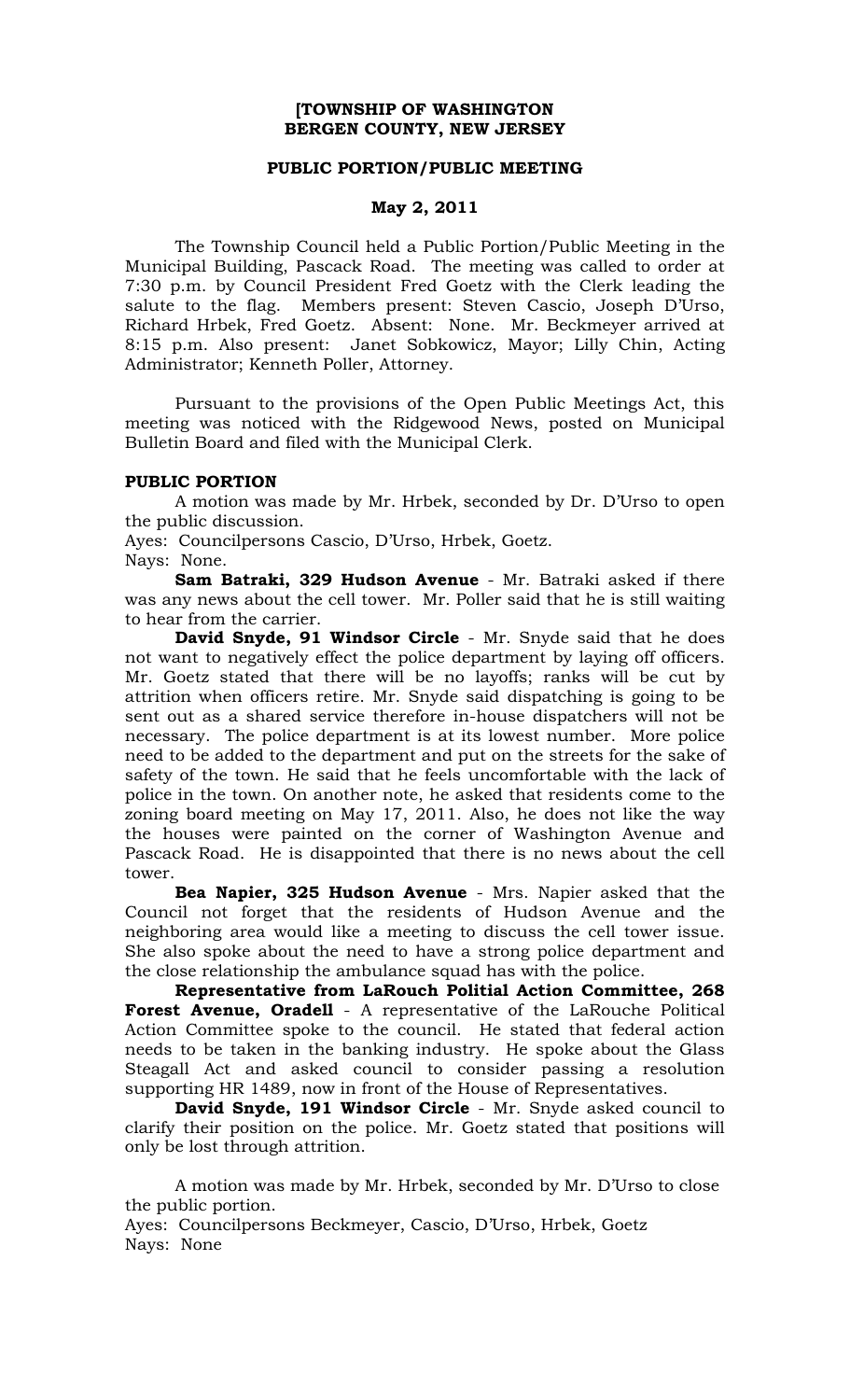Page 2 May 2, 2011

### **CONSENT AGENDA**

Mr. Goetz questioned the redemption of tax lien resolution. Mrs. Do said that the tax certificate owner wants to get his house back. At the time of the tax sale the money was given to us and the people are now redeeming the house. There is no cost to the town.

Mr. Goetz talked about the appointment for the Community Development representative and said that if the administrator is not reappointed in the new year that a new representative will have to be appointed.

Mayor Sobkowicz talked about resolution on consent agenda about reassessments. She said that, when we give money back to residents, the entire burden is on the town. The resolution asks the State of New Jersey to share the burden of property assessment appeal refunds.

The following resolutions were part of the Consent Agenda and were made available to the Governing Body and the Public prior to the meeting.

The Consent Agenda was presented and adopted on a motion by Dr. Cascio, seconded by Mr. Hrbek.

Ayes: Councilmen Beckmeyer, Cascio, D'Urso, Hrbek, Goetz. Nays: None.

WHEREAS, an emergent condition has arisen with respect to providing sufficient money for the payment as stated below and no adequate provision has been made in the 2011 Temporary Appropriations for the aforesaid purpose, and N.J.S. 40A:4-20 provides for the creation of an emergency temporary appropriation for the purpose above mentioned; and

WHEREAS, the total temporary budget resolutions adopted in the year 2011 pursuant to the provisions of Chapter 96, P.L. 1951 (N.J.S. 40 A:4-20) including this resolution total \$5,360,107.00 exclusive of debt service; and

NOW, THEREFORE BE IT RESOLVED that in accordance with the provisions of N.J.S.40AS:4-20;

An emergency temporary appropriation be and the same is hereby made for the following:

| Dept. of Recreation                                       |             |
|-----------------------------------------------------------|-------------|
| Salary & Wages                                            | \$38,000.00 |
| Other Expense                                             | \$53,900.00 |
| Insurance-Contribution to Unemployment                    | \$10,000.00 |
| BE IT FURTHER RESOLVED, that a copy of this resolution be |             |

forwarded to the Director of the Division of Local Government Services.

WHEREAS, an emergent condition has arisen with respect to providing sufficient money for the payment as stated below and no adequate provision has been made in the 2011 Temporary Appropriations for the aforesaid purpose, and N.J.S. 40A:4-20 provides for the creation of an emergency temporary appropriation for the purpose above mentioned; and

WHEREAS, the total temporary budget resolutions adopted in the year 2011 pursuant to the provisions of Chapter 96, P.L. 1951 (N.J.S. 40 A:4-20) including this resolution total \$4,402,776.00 exclusive of debt service; and

NOW, THEREFORE BE IT RESOLVED that in accordance with the provisions of N.J.S.40AS:4-20;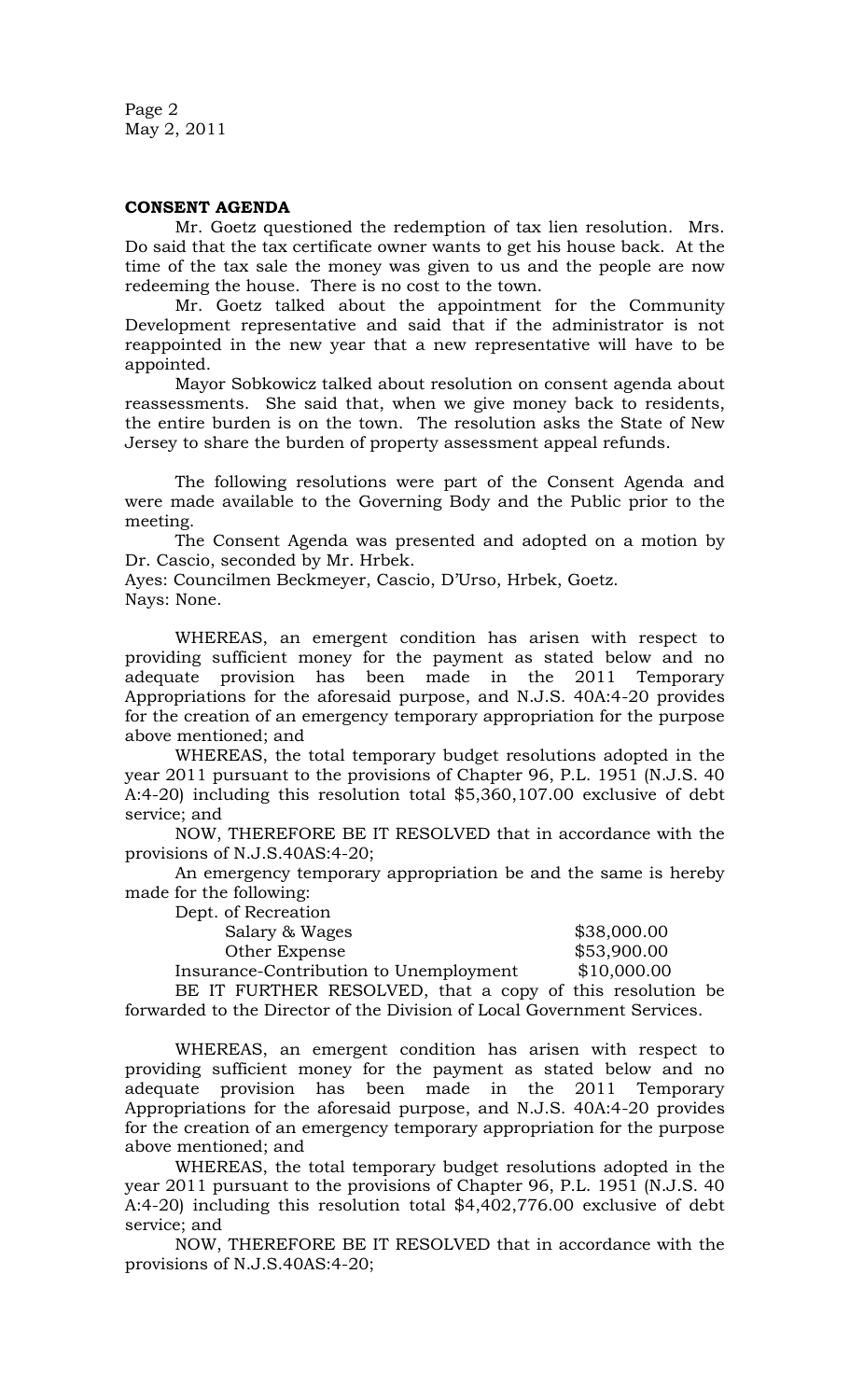Page 3 May 2, 2011

An emergency temporary appropriation be and the same is hereby made for the following:

Township Clerk

| Other Expense                        | \$2,000.00  |
|--------------------------------------|-------------|
| 2010 State Health Service Grant-H1N1 | \$10,000.00 |

BE IT FURTHER RESOLVED, that a copy of this resolution be forwarded to the Director of the Division of Local Government Services.

WHEREAS, an emergent condition has arisen with respect to providing sufficient money for the payment as stated below and no adequate provision has been made in the 2011 Temporary Appropriations for the aforesaid purpose, and N.J.S. 40A:4-20 provides for the creation of an emergency temporary appropriation for the purpose above mentioned; and

WHEREAS, the total temporary budget resolutions adopted in the year 2011 pursuant to the provisions of Chapter 96, P.L. 1951 (N.J.S. 40 A:4-20) including this resolution total \$5,360,107.00 exclusi9ve of debt service; and

NOW, THEREFORE BE IT RESOLVED that in accordance with the provisions of N.J.S.40AS:4-20;

An emergency temporary appropriation be and the same is hereby made for the following:

| Township Clerk                                                      |             |
|---------------------------------------------------------------------|-------------|
| Salary & Wages                                                      | \$10,757.00 |
| Dept. of Administration                                             |             |
| Salary & Wages                                                      | 21,650.00   |
| Dept. of Finance                                                    |             |
| Treasurer                                                           |             |
| Salary & Wages                                                      | 19,455.00   |
| <b>Tax Collector Office</b>                                         |             |
| Salary & Wages                                                      | 5,867.00    |
| Tax Assessor Office                                                 |             |
| Salary & Wages                                                      | 7,850.00    |
| Dept. of Law                                                        |             |
| Salary & Wages                                                      | 10,700.00   |
| Prosecutor Office                                                   |             |
| Salary & Wages                                                      | 995.00      |
| State Uniform Const. Code                                           |             |
| Salary & Wages                                                      | 10,610.00   |
| Dept. of Recreation                                                 |             |
| Salary & Wages                                                      | 3,800.00    |
| <b>Municipal Court</b>                                              |             |
| Salary & Wages                                                      | 10,000.00   |
| Department of Municipal Facilities                                  |             |
| Salary & Wages                                                      | 86,910.00   |
| Planning Board                                                      |             |
| Salary & Wages                                                      | 1,650.00    |
| Zoning Board of Adjustment                                          |             |
| Salary & Wages                                                      | 3,367.00    |
| Maintenance of Free Public Library                                  | 31,950.00   |
| Department of Public Safety                                         |             |
| Salary & Wages                                                      | 525,420.00  |
| <b>BCUA-Contractual</b>                                             | 200,000.00  |
| $DF$ IT $FIDTLID$ $DFCOIVFD$ $+hot$ $c$ $conv$ of $this$ $resoluti$ |             |

BE IT FURTHER RESOLVED, that a copy of this resolution be forwarded to the Director of the Division of Local Government Services.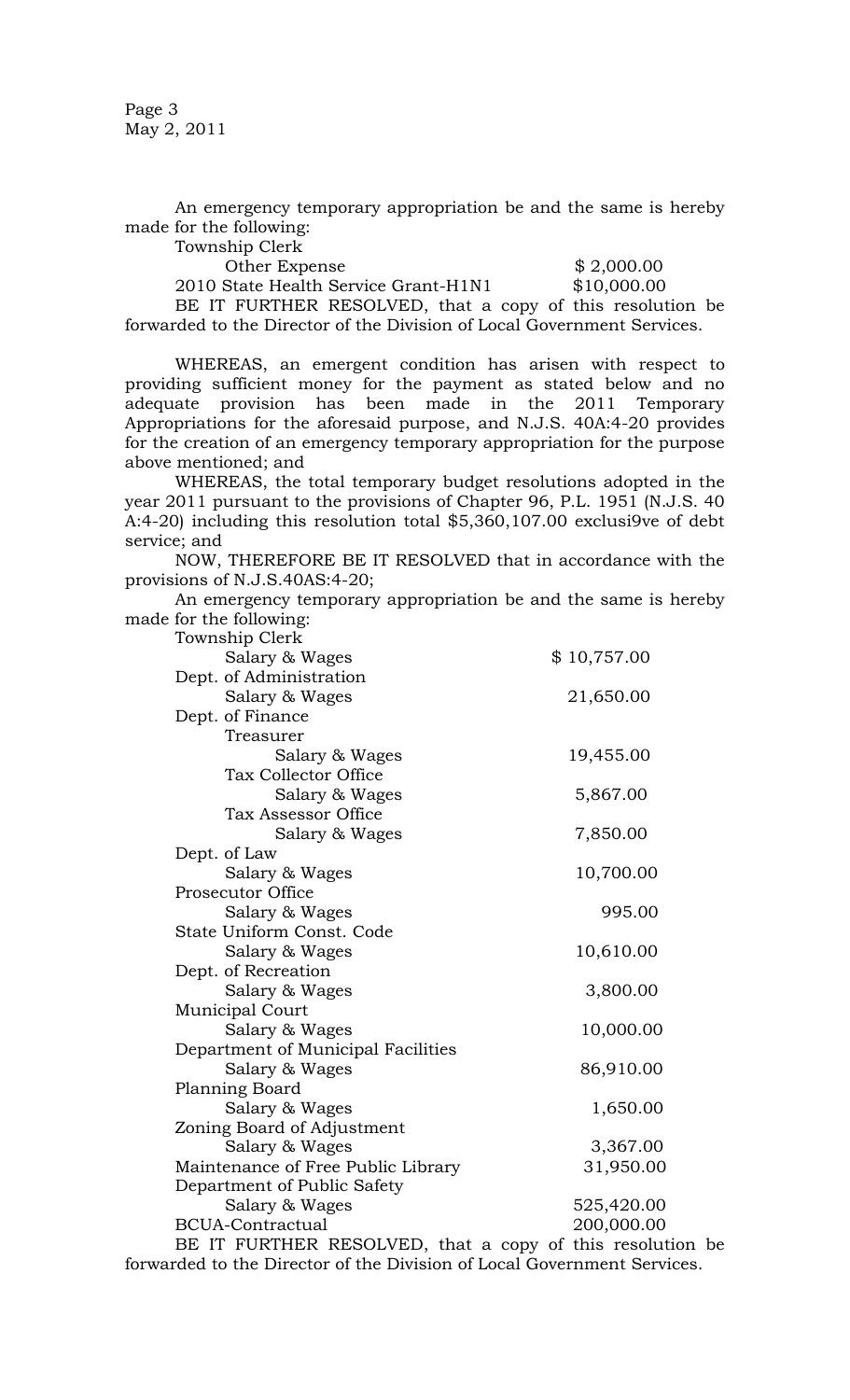Page 4 May 2, 2011

WHEREAS, the Township of Washington has entered into a three year Cooperative Agreement with the County of Bergen as provided under the Interlocal Services Act NJSA40A:8A-1 et. seq. and Title I of the Housing and Community Development Act of 1974; and

WHEREAS, said Agreement requires that one municipal representative be appointed by the governing body of the community to be part of the Community Development Regional Committee for the term of one year coinciding with fiscal year July 1, 2011 through June 30, 2012.

NOW, THEREFORE, BE IT RESOLVED, that the governing body hereby appoints Lilly Chin as its representative to participate on the Community Development Committee; and

BE IT FURTHER RESOLVED, that Glenn Beckmeyer be appointed as the alternate representative.

WHEREAS, when County Tax Board appeals are granted the municipality must reimburse the property taxpayer 100% of the appealed tax levy, which includes the municipal, school, county and any special districts tax; and

WHEREAS, the municipal tax collector makes the adjustment from the appeal as a credit on the 4th quarter tax bill resulting in the municipality's fund balance for the preceding year to be diminished, if not completely depleted; and

WHEREAS, a recent League of Municipalities' survey has measured the extent to which residents have filed and won tax appeals in 2010; and

WHEREAS, one hundred fifty (150) municipalities, representing all both large and small municipalities in all 21 counties, that participated in the survey reported property value declines of more than \$87,900,000, which resulted from 19,788 tax appeals filed in 2010; and

WHEREAS, those responding to the survey indicated that 13,760 appeals were filed in 2009, compared to 19,788 in 2010, representing an increase of 43.7%; and

WHEREAS, a municipality often experiences an increase in tax appeals because they have conducted a revaluation, however, only 5 of the 150 municipalities, which participated in our survey, indicated that their 2010 appeals resulted from revaluations; and

WHEREAS, as a way of comparison, 23 of the participating municipalities conducted revaluations in 2009, when fewer tax appeals were presented to the County Tax Boards; and

WHEREAS, the 2010 spike in appeals should be attributed to the economic down-turn, which lowered property values and placed increased stress on the income of homeowners, all around our Garden State; and

WHEREAS, the survey also indicated that in 2010 the various County Tax Boards have granted average property value reductions of close to \$5,000, per appeal; and

WHEREAS, fifty-six percent of those responding indicated that the successful tax appeals would have an impact on fund balances and place additional pressures on local officials during 2011; and

WHEREAS, although the survey was a snapshot picture in time, it can be used to project what might follow in 2011, since the reductions, which were granted by County Tax Boards in 2010, will have a multiplier effect when neighbors learn of their neighbor's tax reduction, which will likely increase the appeals and in the alternative, Tax Assessors could be forced to adjust property values, based upon the appeal information; and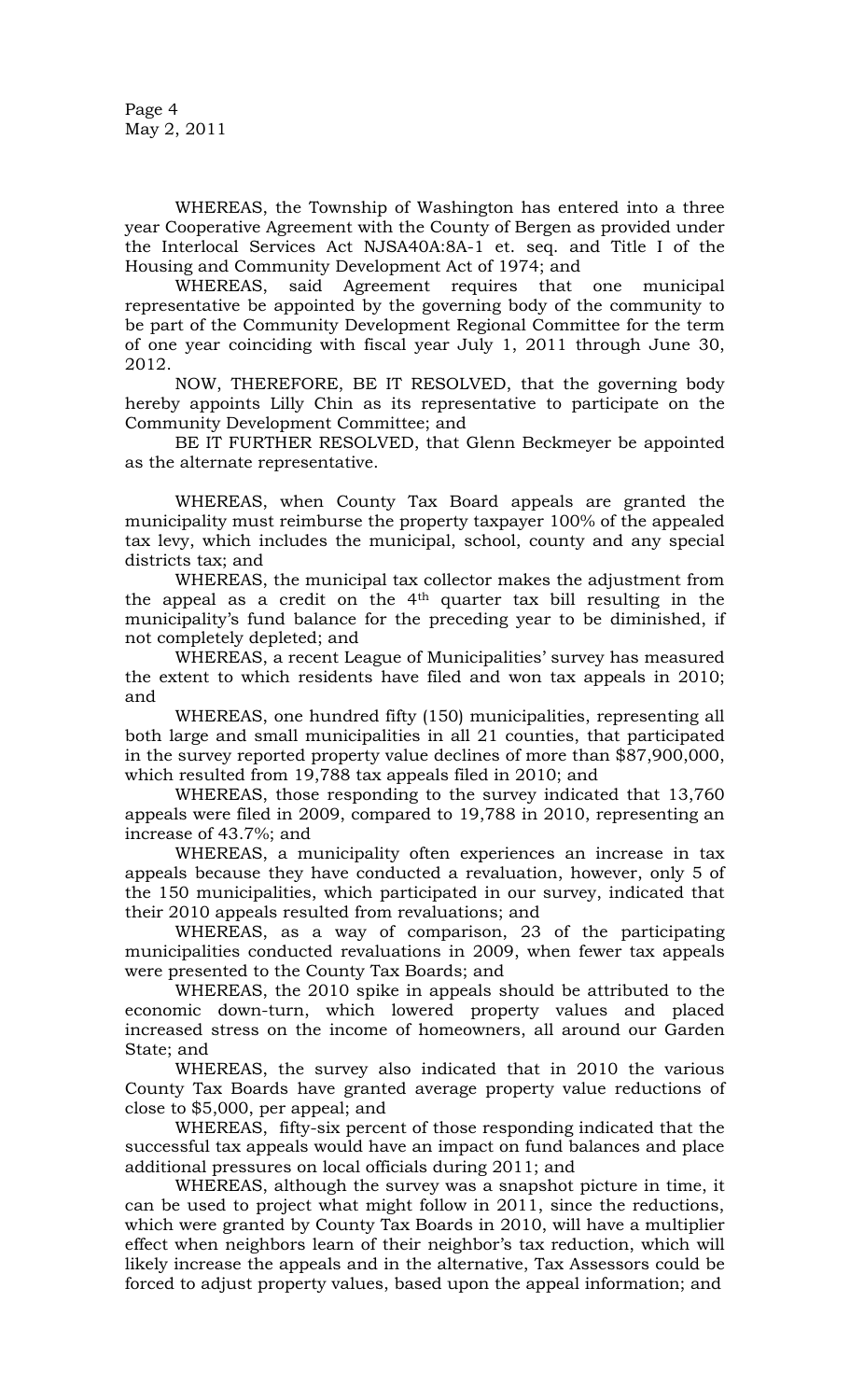WHEREAS, successful tax appeals have a three-fold negative impact on municipal budgets. First, the municipality, as the collector of taxes for the School district, county and special districts, must fund the full cost of the legal defense of the assessment. Second, since State law guarantees to the county and the school district 100% of their levies, the municipality bears the full cost of any re-imbursements resulting from the appeal (as well as the full burden for any uncollected taxes). Third, the end result will be a further decline in the property tax base used to support Municipalities, County governments and School systems; and

WHEREAS, in light of the revenue limitations that have been placed on all levels of local government by the Legislature (2% cap), such declining values will compound and add additional stress to local public officials, as they grapple with the issues confronting the tax paying public; and

WHEREAS, Assemblyman Carroll has recently introduced A-3412, which requires fire districts, school districts, and county governments to share in burden of property assessment appeal refunds;

NOW, THEREFORE, BE IT RESOLVED, that the Township Council of the Township of Washington hereby urge the swift passage and signing of A-3412; and

BE IT FURTHER RESOLVED, that copies of this Resolution be forwarded to New Jersey Governor Christopher Christie, to Senate President Stephen Sweeney, to Assembly Speaker Sheila Oliver, to our State Senator, to our two Representatives in the General Assembly, and to the New Jersey League of Municipalities.

WHEREAS, at the Tax Sale held on October 28, 2010, the Township of Washington sold a tax lien on 770 Ridgewood Road, for delinquent 2009 taxes, and;

Whereas Block 3404, Lot 3 owned by Venecia Mena;

WHEREAS, this Tax Title Lien Certificate #09-00006 was sold to Robert Rothman, for \$3,164.50 with a premium of \$100.00 paid to Washington Township and:

WHEREAS, the mortgagee (Marix Servicing) has requested to redeem tax lien held by an outside lien holder, and

NOW, THEREFORE, BE IT RESOLVED, by the Township Council of the Township of Washington, New Jersey that the Chief Financial Officer, Jacqueline Do be authorized to refund a total of \$19,040.80 together with a premium of \$100.00 to the lien holder Robert Rothman. This amount is as follows:

| Tax Title Lien        | \$3,164.50  |                           |            |
|-----------------------|-------------|---------------------------|------------|
| 2% Redemption Penalty | 63.29       | 1099 for Robert Rothman:  |            |
| Subsequent Taxes      | 14,674.51   | Sub. Interest: \$1,083.50 |            |
| Subsequent Interest   | 1,083.50    | 2%Penalty                 | 63.29      |
| Recording Fee         | 43.00       | Total 1099:               | \$1,146.79 |
| Search Fee            | 12.00       |                           |            |
| Total:                | \$19,040.80 |                           |            |

WHEREAS, the BCUA has informed the Township of Washington that the 2011 fee being charged for their water pollution control services to the Township of Washington has increased by over five percent (5%) over the 2010 rates; and

WHEREAS, the Bergen County Utilities Authority needs to be mindful of the current economic climate and the severe financial strain that municipalities in the State, and especially in the County of Bergen, are under; and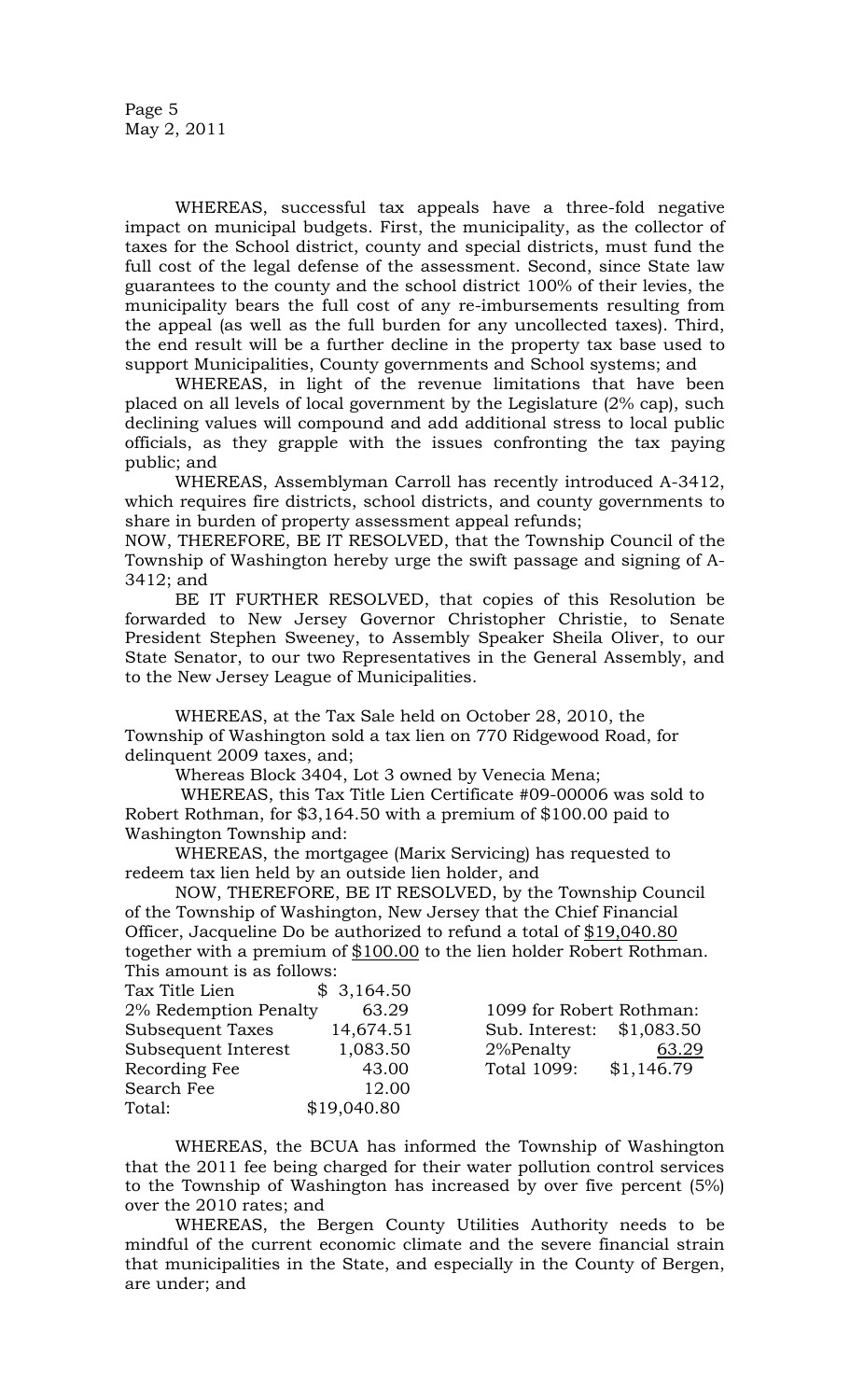Page 6 May 2, 2011

WHEREAS, Chapter 44, P.L. 2010 established a 2% levy cap that all municipalities throughout the state are now mandated not to exceed; and

WHEREAS, the increase proposed by the BCUA would force the reduction of essential services in other areas of the municipal budget; and

WHEREAS, the BCUA needs to reduce operating expenses and bring their budget in line with the State mandated 2% cap levy rather than imposing exorbitant fee increases on the municipalities that it serves.

NOW, THEREFORE, BE IT RESOLVED, that it is the sentiment of the Township Council of the Township of Washington, County of Bergen, New Jersey that an increase of more than five percent (5) in the 2011 fees proposed by the BCUA is unacceptable and measures need to be taken by the utility to reduce the financial burden that they are placing on the taxpayers in the Township of Washington.

BE IT FURTHER RESOLVED, that the Township Clerk shall transmit this resolution to the Executive Director of the BCUA, the Bergen County Executive, Bergen County Board of Chosen Freeholders, and all other Bergen County municipal government services by the BCUA.

> $\overline{\phantom{a}}$  , where the contract of the contract of the contract of the contract of the contract of the contract of the contract of the contract of the contract of the contract of the contract of the contract of the contr Mary Ann Ozment, Township Clerk

> $\overline{\phantom{a}}$  , where the contract of the contract of the contract of the contract of the contract of the contract of the contract of the contract of the contract of the contract of the contract of the contract of the contr Fred Goetz, Council President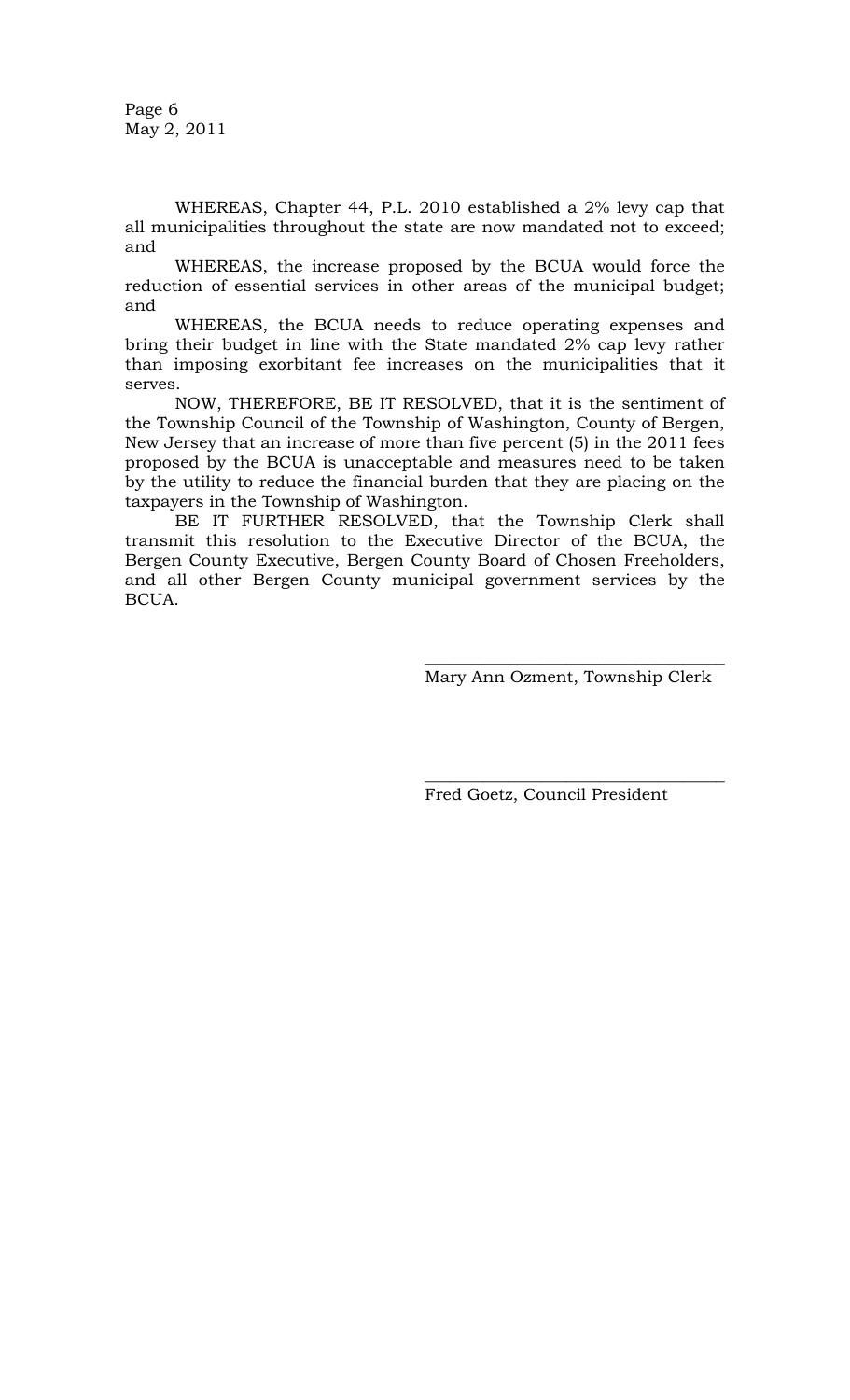# **TOWNSHIP OF WASHINGTON BERGEN COUNTY, NEW JERSEY**

### **CONFERENCE PORTION/PUBLIC MEETING**

# **MAY 2, 2011**

Members present: Glenn Beckmeyer, Joe D'Urso, Richard Hrbek, Steven Cascio, Fred Goetz. Also Present: Janet Sobkowicz, Mayor; Kenneth Poller, Attorney; Lilly Chin, Acting Administrator.

# **PRIORITY**

**Police Table of Organization** – Police Chief Ciocco, Captain Hooper and Lt. Skinner met with the Council at the conference table. The police table of organization ordinance that has been recently passed at first reading was discussed. Chief Ciocco said that he was not familiar with the specifics of the ordinance at this time. Mr. Goetz explained the ordinance as it is written. Mr. Hrbek welcomed the police comments and input in the rank structure. Chief Ciocco said that he thinks that the force can be streamlined but the captain's rank is very important. Not all police departments have it any longer. Mr. Goetz stated that the first lieutenant would be in command under the ordinance as it stands. Lt. Skinner said that the police are a para military organization and people only want to speak to upper ranks. Chain of command was discussed. In some towns the rank of captain is in the structure but is not filled at all times. Lt. Skinner handed out a Wikipedia entry and explained military rank structure. He stated that there are good parts of the new ordinance, but the police need the rank of captain to remain in the table of organization. He spoke about the police contract and the town's liability within the police contract. Lt. Skinner quoted an excerpt from the police contract that stating the council can not take ranks away from the contract. Mr. D'Urso spoke about the respect Council has for the police and this ordinance is not to be disrespectful to their positions. All agreed that there is room for cut backs. Shifts were discussed in relationship to ranking hierarchy. It was stated that next year the police are due for a new contract. Mayor Sobkowicz talked about senior officer differential pay. Lt. Skinner said that the title patrolman should be changed to police officer. Sergeant second class is a rank that could be eliminated. Eliminate the rank of corporal. Reduce the number of sergeants to four or five patrol sergeants. Keep the detective sergeant as separate role. In summary, Lt. Skinner listed one chief, one captain, two lieutenants, one detective sergeant, four patrol sergeants, one detective and the rest police officers. If the town goes to a central dispatch than the number of police officers can be revisited. Chief Ciocco spoke about the many officers that are not able to work at this time and that the police department is in need of extra people to relieve some overtime. Council spoke about the possibility of outsourcing dispatching in the near future. Mayor Sobkowicz said that getting the figures from the central dispatch units is a complicated process. Chief Ciocco spoke about the country changing and there are more shootings. The job of the police has gotten harder.

# **UPDATE**

**Municipal Vehicles** – Most towns have policies of the use of municipal vehicles written within contracts. Since the town does not have contracts for the officials that have access to vehicles there needs to be written rules put in place. Mayor Sobkowicz said that she would write a policy that can be added to the personnel manual.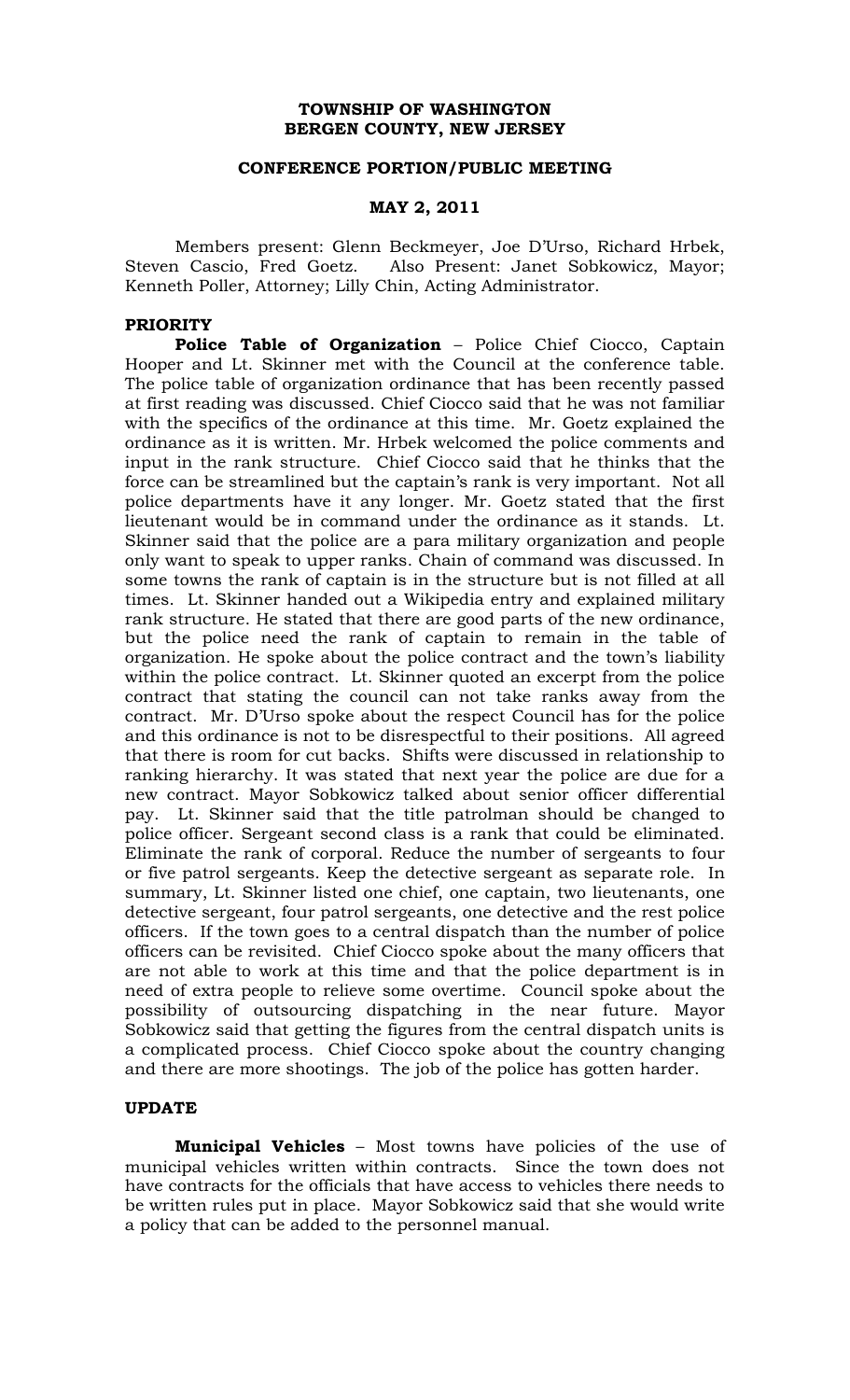Page 2 May 2, 2011

**Store Closing Ordinance** – A discussion of sample ordinances from other towns was discussed. Council informally agreed that midnight to 5:00 am was reasonable. Mr. Poller's said that he will draft an ordinance for the Council's consideration.

**Code of Conduct** - Mayor Sobkowicz said that background checks are required by JIF for recreation coaches so it does not need to be written within the code of conduct. Mr. Beckmeyer stated issues with the form being proposed. He stated that parents from other towns should have to sign the same code of conduct as township parents. Code of Conduct policies need to be posted at the town's fields for all spectators to acknowledge and need to be followed. The code of conduct being separated from the background check is important. Streamlining the code of conduct was discussed. Posting the code of conduct at fields and gyms was discussed. How to get all the coaches to sign the back ground check paperwork was discussed. Dr. Cascio will fine tune the document and bring it back to Council.

**Fire Prevention Ordinance** – Mr. Goetz said that he has questions with the ordinance as written, for example where the fees go. A new bank account recently set up could be conceived as slush fund. Wording within the ordinance could give the fire officials more power than what may be considered allowable. He asked why fees are not going to the general fund but into a special fund instead. Also, appointments of fire officials have no Council approval. Also, the police cannot enforce codes as written, only fire officials. Fines are set with no definitive fees. Mr. Beckmeyer asked specifically if the state has set these mandates. Mr. Sears stated that the Council did not understand the fire code. The code was reviewed by NJ State Fire Marshall official, approved, and sent to the NJ State Fire Code who set the fees and determine where the fees go. Fines are set by the NJ State code and can not be deviated. The state mandates that fees charged must go into a special fund. Mr. Sears said that he is taking a class to understand the rules and laws, and make the township a better place. He stated that he has issued the school district a warning not to tamper with the fire alarm. Fines will be imposed if necessary. Different fees and where they go were discussed. A new account was set up by Mrs. Do for penalty fees. Eventually the fire prevention bureau will be self sufficient. The new ordinance is tailored to the town. Additional fire ordinances can be written by town officials but the fire prevention ordinance is set by the state of New Jersey. Until this state mandated ordinance is passed the town is liable for certain incidents and in risk of lawsuits. Mr. Sears gave additional fee breakdown information. Mr. Hrbek equated the way the building department's fee schedule is set with the fire prevention program fees. Mr. Goetz stated that certain legal issues within the ordinance need to be reviewed by Mr. Poller. He asked for additional time to look into the ordinance before voting on it. Mrs. Do explained that salaries for fire prevention are paid by the town's salary ordinance. She spoke about the accounts that are set up for the fire department. Mr. Sears spoke about citing infractions and fining procedures. Mr. Poller stated that fire codes are specialized. Mr. Goetz observed that the administration has total jurisdiction over the fire department with no input from Council. The jurisdiction of various departments was discussed. Mr. Beckmeyer asked about details in the town's code on fire zones. Mr. Goetz questioned that some of the language used in the fire prevention ordinance could be